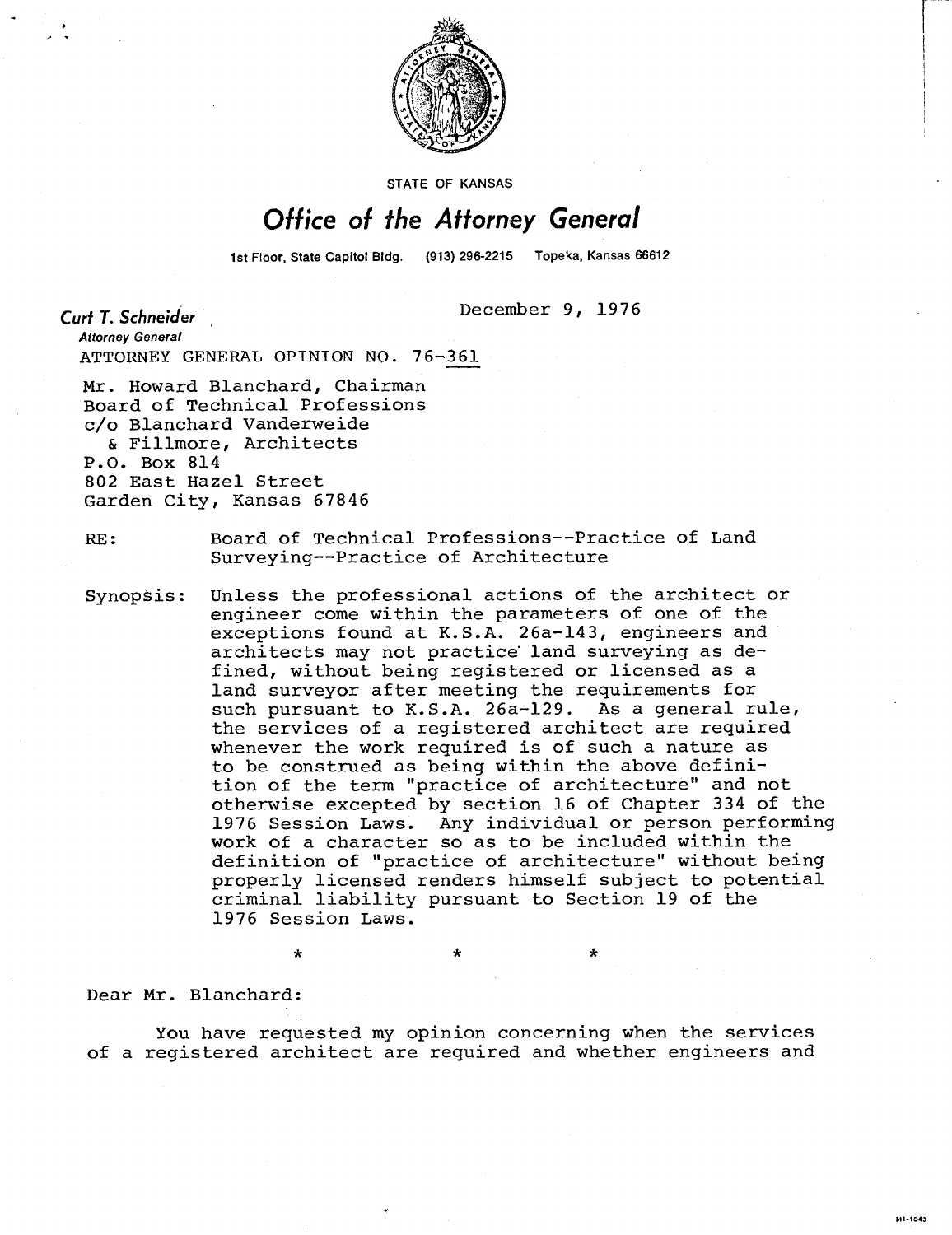Mr. Howard Blanchard December 9, 1976 Page 2

architects may practice land surveying without being licensed to do so pursuant to K.S.A. 26a-126, et seq.

To do so, concerning the latter question, section 3 of chapter 334 of the 1976 Session Laws states thus:

> 'No person shall engage in the practice of any branch of the technical professions, as defined in section 2, unless such person shall have obtained from the board a license for that purpose."

Section 2a defines the term "technical professions" to include:

"The professions of engineering, land surveying, architecture and landscape architecture as the practice of such professions are defined in article 1 and 2 of chapter 6 of Kansas Statutes Annotated and article 1 of chapter 26a of Kansas Statutes Annotated."

Land surveying is defined by section 32(b) of chapter 334 to mean:

**"** ...the application of mathematics and the principles of law and methods of land measurement for the location or relocation of land boundaries and land monuments.

The term land surveying shall include the measurement and calculation of land areas; the preparation of the original descriptions of real property for conveyance or recording; and the preparation of maps or certificates of survey thereof."

Nowhere in the context of that statute does it authorize the Board of Technical Professions to grant licensure to an individual as a land surveyor merely upon his licensure as an engineer or architect. Furthermore, nowhere in Chapter 6, dealing with architects, or Chapter 26, treating engineers, do the Kansas Statutes authorize the practice of land surveying by architects or engineers without additionally being properly licensed as a land surveyor.

Under K.S.A. 26a-143, licensure as a land surveyor is not required for the following: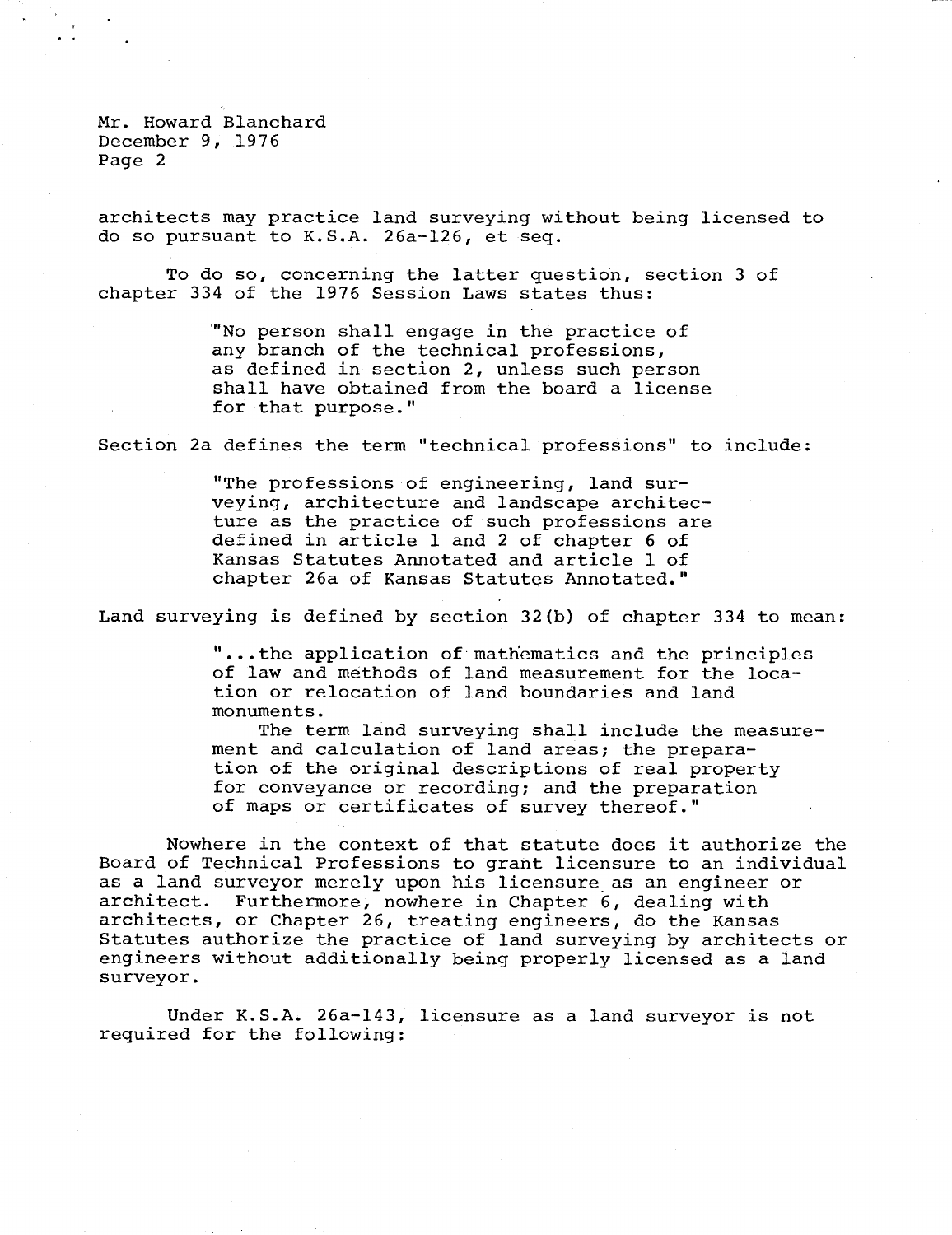Mr. Howard Blanchard December 9, 1976 Page 3

> "...(a) surveying, other than land surveying where such surveying is incidental to the design or construction of engineering or architectural works.

(b) The practice of land surveying by any officer or employee of any federal, state, county or city governmental agency while in the performance of his official duties.<br>(c) The practice of land surveying

The practice of land surveying by an individual of his own real property or that of his employer for purposes other than the conveyance of an interest in such real property.<br>(d) The surveying on farms for agricultural

The surveying on farms for agricultural purposes other than the conveyance of an interest in such farm property."

Unless the professional actions of the architect or engineer come within the parameters of one of the exceptions found at K.S.A. 26a-143, engineers and architects may not practice land surveying, as defined, without being registered or licensed as a land surveyor after meeting the requirements for such pursuant to K.S.A. 26a-129.

Further, you inquire as to when the services of a registered architect are required. Section 15(b) of Chapter 334 of the 1976 Session Laws defines the "practice of architecture" to mean:

> "...the rendering of service for compensation by consultation, planning or designing of buildings or the responsible administration of construction projects."

The term "building" is defined at subsection (c) to mean:

...any structure consisting of foundation, floors, walls, columns, girders, beams and roof, or a combination of any number of these parts, with or without other parts and appurtenances thereto, including the structural, mechanical and electrical systems utility services, and other facilities as may be required for said structure."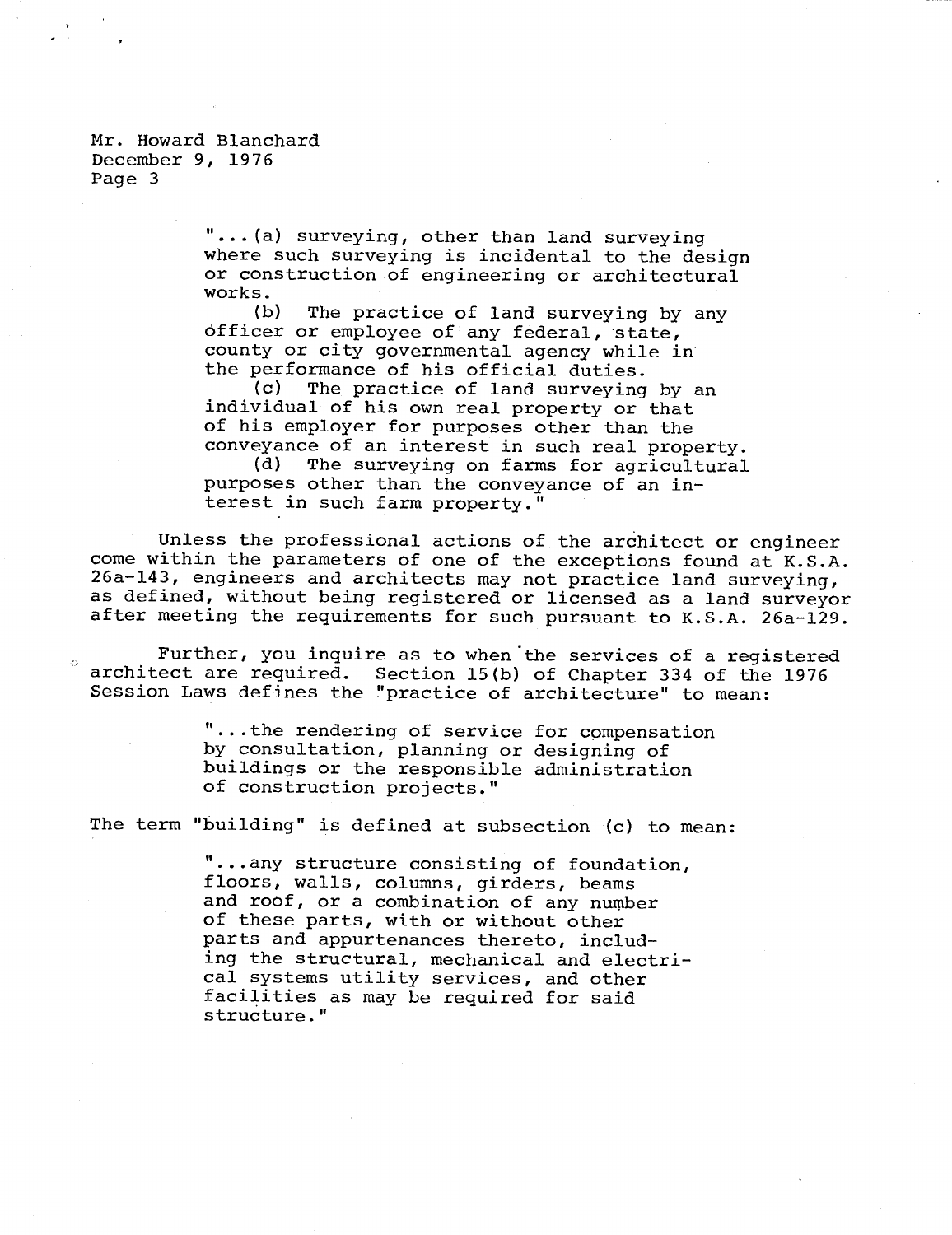Mr. Howard Blanchard December 9, 1976 Page 4

The pertinent statutes do not attempt to specifically elucidate the multiple situation in which the services of an architect are required. Rather, the statute defined the term "practice of architecture" and impose criminal penalties upon an individual practicing the same without being licensed.

However, Section 16 of Chapter 334, sets forth certain exceptions to the general requirements of licensure. Therein, Section 16 provides:

> "This act shall not be construed to prevent or to affect:

(a) The practice of any other profession;

(b) the practice of any person engaging in the publication of books or pamphlets illustrating architectural designs, persons preparing plans, drawings or specifications for one and two family dwellings or for agricultural buildings;

(d) persons furnishing, individually or with subcontractors, labor and materials, with or without plans, drawings, specifications, instruments of service, or other data concerning the labor and materials to be used for any of the following:

(1) Store fronts or facades, interior alterations or additions, fixtures, cabinet work, furniture, appliances or other equipment;

(2) work necessary to provide for installation of any item designated in (1) above;

(3) alterations or additions to a building necessary to or attendant upon installation of any item designated in (1) above, if the alteration or addition does not change or affect the structural system of the building;

(e) work involving matters of rates, rating and loss prevention by employees of insurance rating organizations and insurance service organizations and insurance companies and agencies."

Each instance in which there exists a question as to whether the services of a registered architect are necessary must be judged upon the facts of that particular situation. As a general rule, the services of a registered architect is mandated whenever the